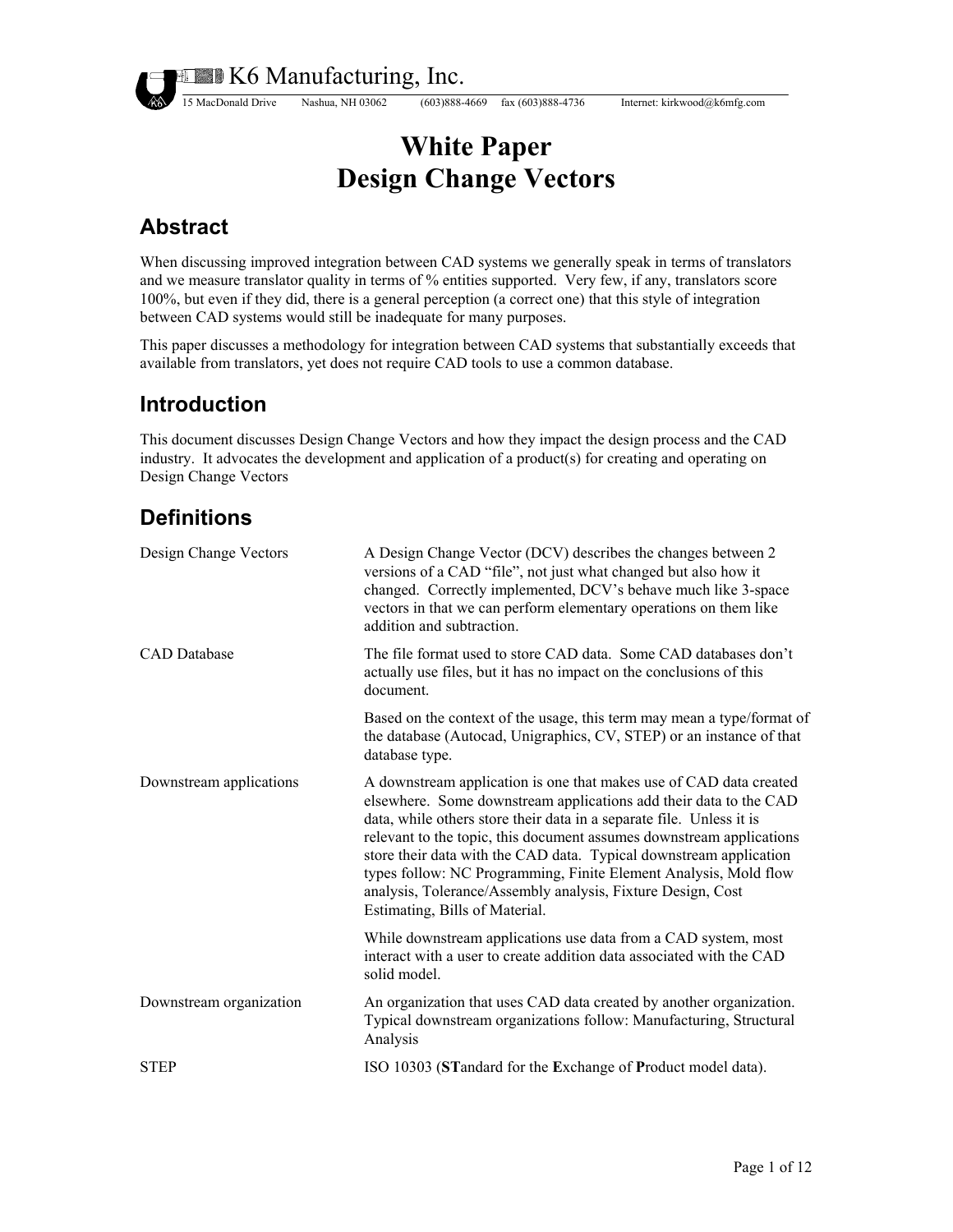**ELETTER K6 Manufacturing, Inc.** 15 MacDonald Drive Nashua, NH 03062 (603)888-4669 fax (603)888-4736 Internet: kirkwood@k6mfg.com Tight-integration system are visible in the downstream application. Many claim that the only way to achieve tight integration is by having both applications use a common database instance. This paper describes tight integration without a common database. Other publications might also call this level of integration associativity or close-coupling. A file format for exchanging product designs. It includes a wide variety of sub-formats but the most important is that for solid models. Integration between 2 applications (generally the CAD system and a downstream application) such that changes to the design via the CAD

## **State of the Art**

#### *Overlay comparisons*

There are a variety of applications on the market today that recognize changes between versions by performing a pixelized equivalent to laying one version image on top of the other. They have some degree of acceptance with 2D outputs from CAD systems.

#### *Delta Files*

persistent identifier. A persistent identifier is not generally available in the data exported from most CAD systems and so the project was not pursued further. This paper also reinforced a prevailing perception that recognizing changes required a persistent identifier on each entity. DCV disproves that notion. In a paper of that title by Prof. Martin Hartwick of RPI, he reported on a project to capture the changes between to CAD files. While the project was successful, it relied on every entity in the database having a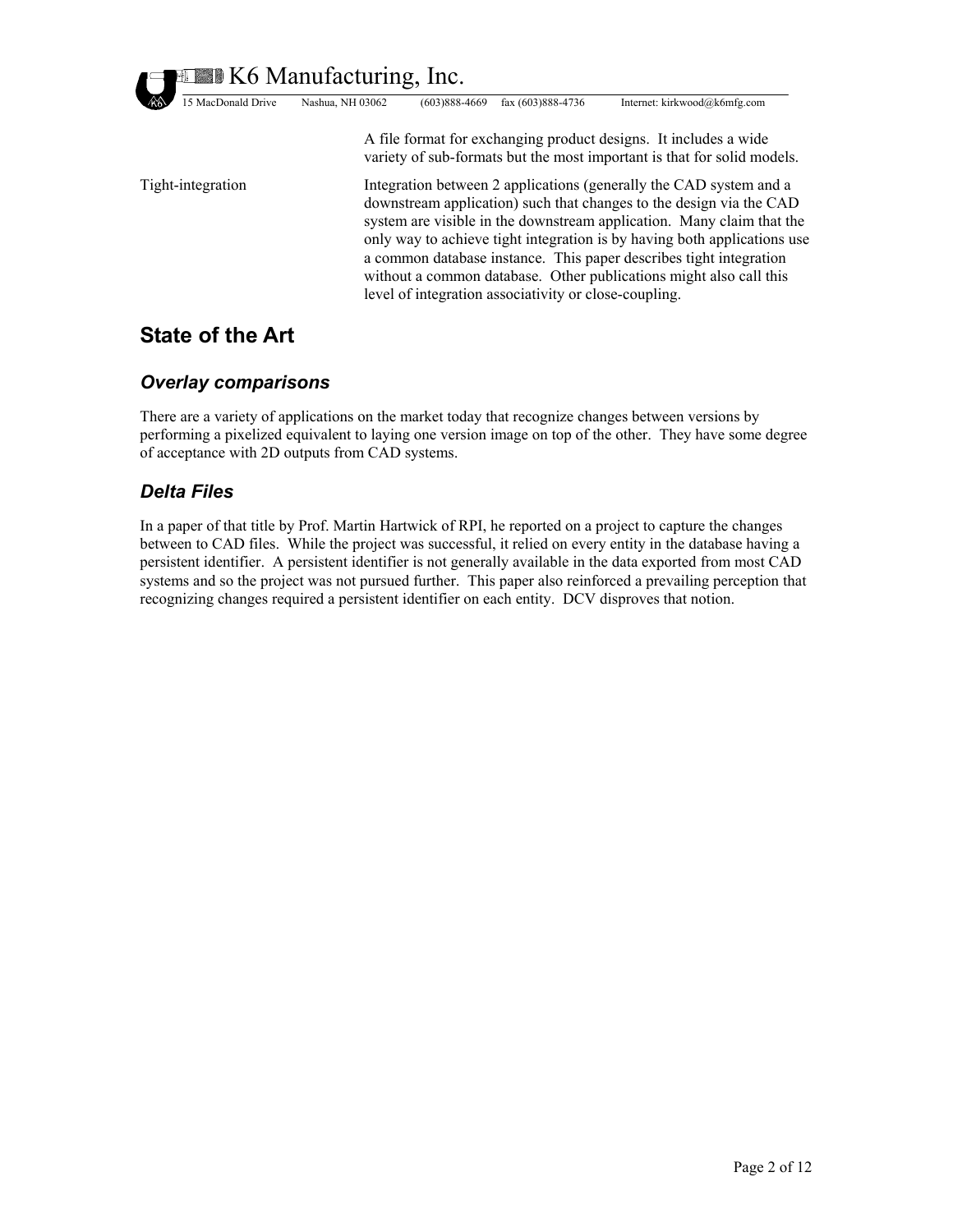

15 MacDonald Drive Nashua, NH 03062 (603)888-4669 fax (603)888-4736 Internet: kirkwood@k6mfg.com

## **Problem Statement**

Design teams in most industries have a wide range of problems dealing with design changes. The following table maps out these problems.

| Problem                                                 | Symptoms                                                                 | <b>Business Impact</b>                                                                                                                                                       |
|---------------------------------------------------------|--------------------------------------------------------------------------|------------------------------------------------------------------------------------------------------------------------------------------------------------------------------|
| <b>Communicating Changes</b>                            | Errors in executing changes                                              | Project costs and schedules are very<br>difficult to manage.<br>Minor changes seem unreasonably<br>expensive. Even reverting to an earlier<br>version seems to be expensive. |
|                                                         | High costs of propagating<br>changes                                     |                                                                                                                                                                              |
|                                                         | Major errors are explained as<br>unusual exceptions (changes)<br>$[1]$ . |                                                                                                                                                                              |
| Processes & training neglect<br>design changes.         | see business impact                                                      | Engineering departments give very<br>impressive demonstrations of their<br>design tools, but project costs and<br>schedules show little improvement<br>$[2][3]$              |
| The productivity improvement<br>process is bogged down. | see business impact                                                      | Productivity improvement is much<br>slower than what one might expect<br>from the current pace of improvement<br>in design tools. [4]                                        |

- 1. Changes are the rule, not the exception. Look at your company's most expensive design errors of the past 5 years. You will probably find that design changes or the inability to execute changes quickly are a critical factor in most design errors. See appendix A.
- 2. Much of your training comes from your vendors. That training is focused on what the tool can do, not what it can't do. It's instructive to observe that most software training departments are part of the vendors marketing organization.
- 3. Your processes may describe the proper handling of a design change, but were the processes and design tools developed to handle changes efficiently? Good design processes and tools must recognize that design changes are the rule, not the exception. Your design process probably requires the same steps for a change as for a new design, except that for changes, everyone has more latitude for expeditious judgment (aka. cutting corners).
- 4. Consider 3 modern technologies for ease of implementation.
	- MRP (Material Requirements Planning) became a proven technology for reducing inventory and improving lead times in the 1960s, but there was a catch: Proper implementation required business-wide planning and implementation. Successful implementations were very slow in coming, particularly in big companies. Even today, when most companies use MRP software to manage inventory, the inventory reductions and improved lead times remain elusive for many.
	- NC Machining became a proven technology for improving setup time, tooling costs, lead-time and quality in the 1960s, and it delivered. NC could be implemented in a single department.
	- Computer Aided Design became a proven technology for improving throughput and reducing leadtime in the 1970s, and it delivered. CAD could be implemented in a single department.

In the early 1980's productivity improvements from NC and CAD at the department level showed signs of leveling off. Some pundits began to call departmental advancements "Islands of automation". Everyone recognized the need for business-wide evaluation of the design/manufacturing process.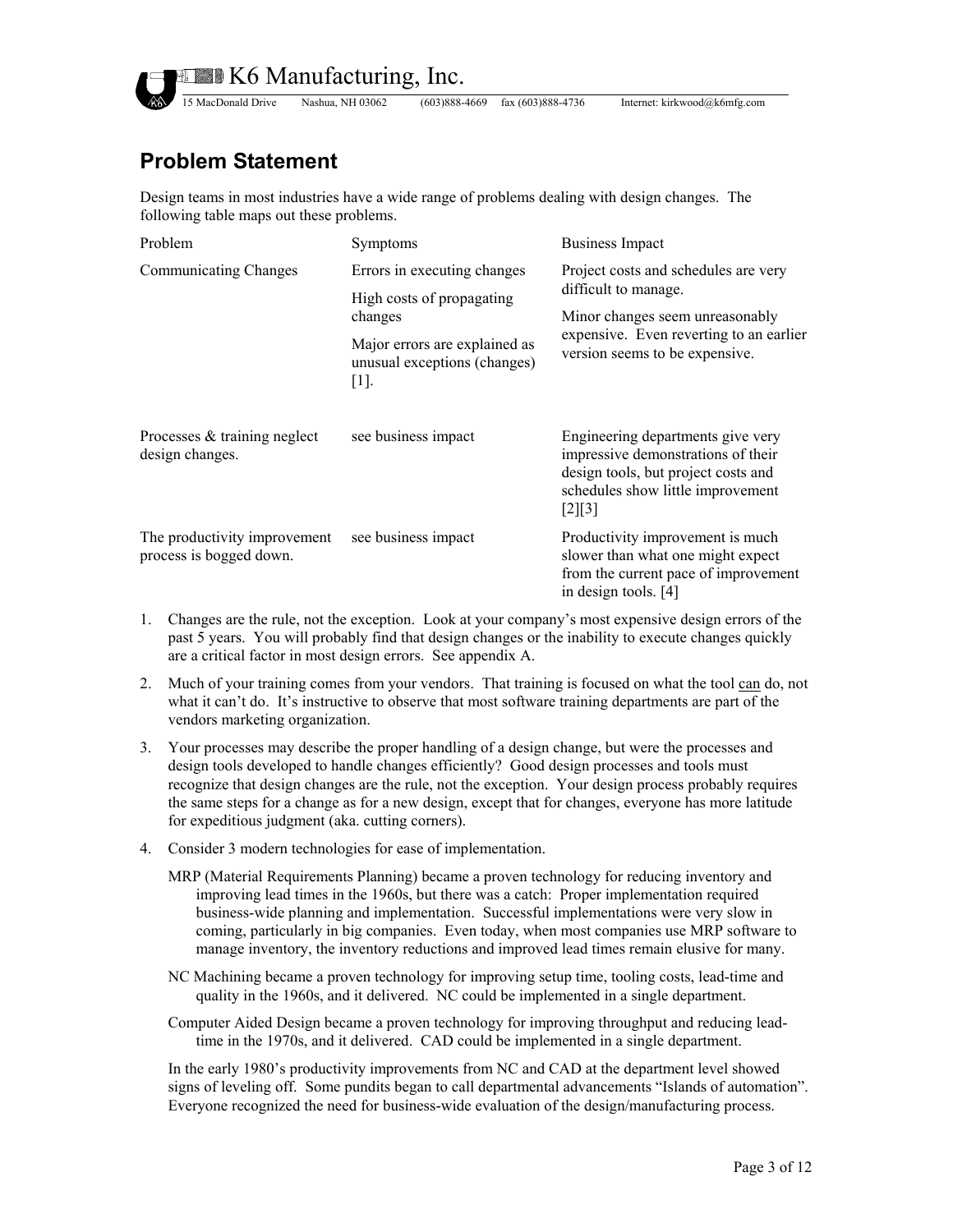

15 MacDonald Drive Nashua, NH 03062 (603)888-4669 fax (603)888-4736 Internet: kirkwood@k6mfg.com

Much of the business-wide assessment focused on selecting a unifying corporate CAD database to assure that all users of CAD data would "speak the same language".

There is general consensus that data translation is not the solution, most blame divergent geometric constructs or problems reconciling round-off errors. This is nonsense, but it's easier for a general audience to understand than the real problem. The real problem is that the most critical data, the high level relationships between the geometry and other data are left out of the translation. Many of these data relationships have no standard to define their format.

CAD/NC projects (aka CAM/CAM) began to look more like MRP projects, and positive business impact became just as rare, particularly in large enterprises. At the same time, implementation costs increased.

So what can we conclude from the preceeding chronology?

Don't resign yourself to waiting for a business-wide solution unless there is no other choice. *Design Change Vectors offer that other choice.*

Restating: Business-wide productivity improvements are great, but that's no reason to put departmental improvements on hold. If the same problem can be solved at the departmental level or the enterprise level, solve it at the departmental level.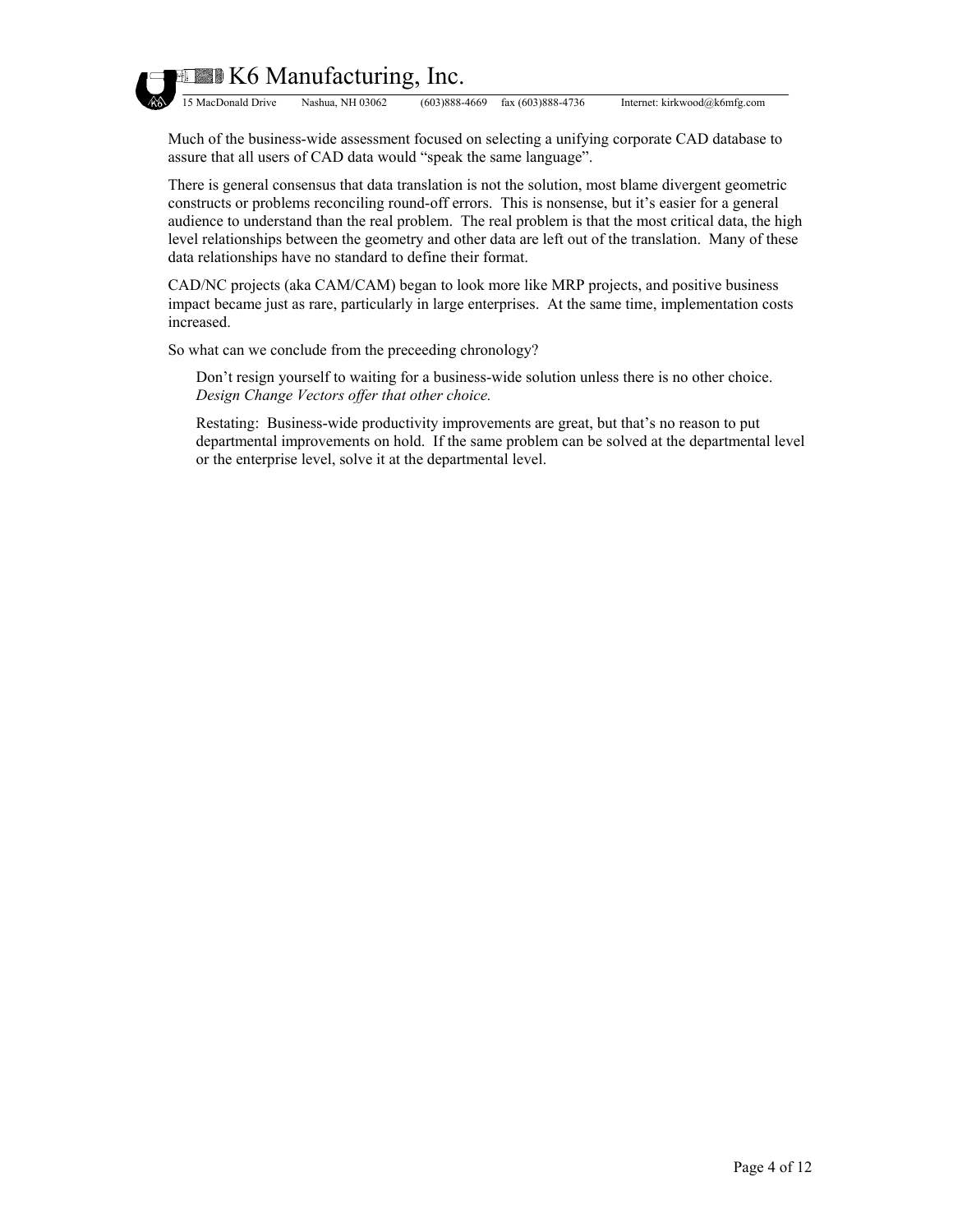

## **CAD Translators and Design Changes (aka Flat-File integration)**

There is a general perception that translated CAD data isn't as useful as CAD data created in the preferred CAD database. This section examines the reasons why.

#### *The simple case (without design changes)*



<span id="page-4-1"></span><span id="page-4-0"></span>

In this simple case, the only problems with a translator are possible problems in translating particular entities. Thus translator quality is often measured by the % of entity types that it can properly translate.

#### *The realistic case (with design changes)*





Let's start with the A-row of [Figure 2.](#page-4-0) It's really not much more complicated than [Figure 1](#page-4-1) all we did is add a little reality. The simple case assumes we only translated part 123-A to exercise the translator. The stick-man at Proc 1 indicates that a manual process was applied to part 123-A' to create part 123-A'' (a structural analysis perhaps). The important point here is that the process added data to part 123-A' and that data makes reference to specific entities in that part.

There's also a stick-man process between part 123-A and part 123-B (Design Revisions). That symbolizes edits made by the designer.

Row B shows us the real problem arising from translators. It's the stick-man at Proc 1 shown in green. This process is repeated from scratch.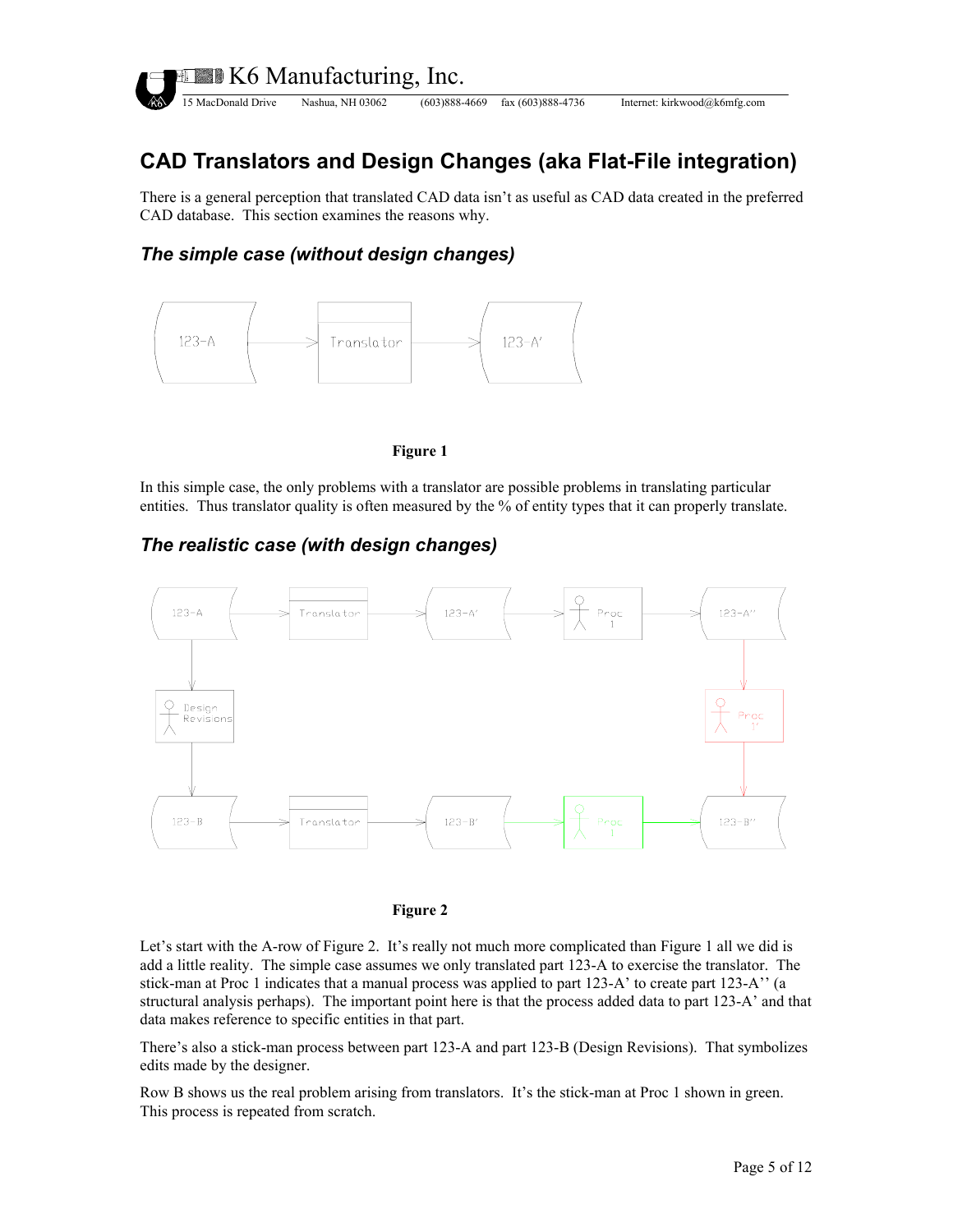

**EXED K6 Manufacturing, Inc.** 

15 MacDonald Drive Nashua, NH 03062 (603)888-4669 fax (603)888-4736 Internet: kirkwood@k6mfg.com

*As long as we're claiming realism here, let's admit that there are common alternatives to repeating from scratch, but all those alternatives have a substantial risk of error. The most common alternative is to manually change from part 123-A'' to 123-B'' (the red stick-man marked Proc 1'). This approach, while very expedient is entirely manual and very error prone.* 

If a department needs a downstream application that isn't supported by the corporate database, that department's only choice today is flat-file integration (translators) shown here with all the associated risks and inefficiencies.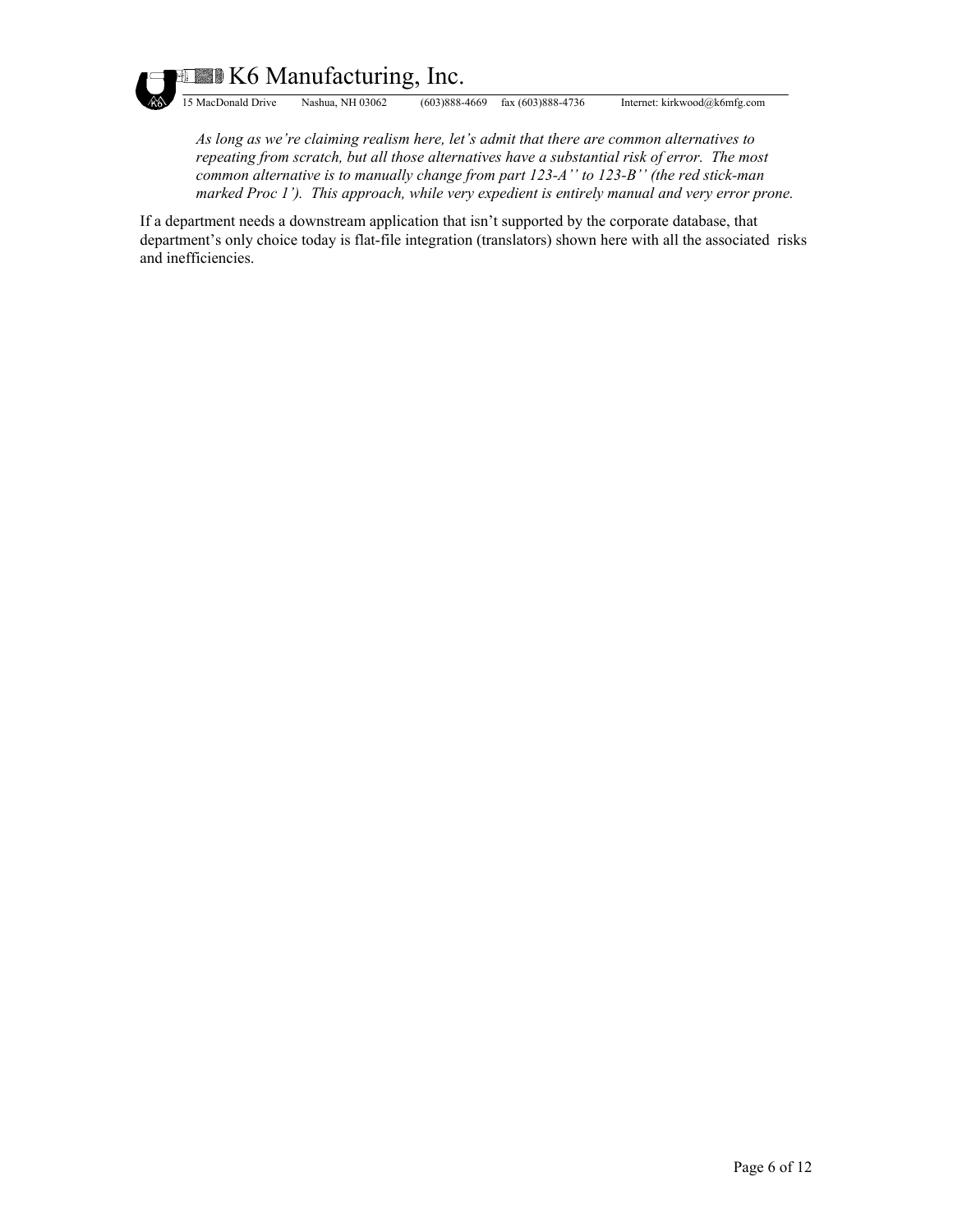

15 MacDonald Drive Nashua, NH 03062 (603)888-4669 fax (603)888-4736 Internet: kirkwood@k6mfg.com

## **Common databases and design changes**

When all designs and downstream applications use a common database, changes can be handled smoothly. So far business-wide CAD databases have had only spotty success in improving business profits. Some of the reasons follow:

- 1. Never rule-out stupidity. There are very disappointing cases where businesses have purchased the right software tools and then failed to use them properly. Many downstream organizations capable of working smartly have endured CAD data that isn't properly organized, created, or managed. Some might argue that items 2 and 3 that follow, would be classified as stupidity.
- 2. Common Instance vs Common Format. Very often, tight integration is only achieved when integrated applications use the same instance of the data, not just the same format.
- 3. Lack of discipline Very often the productivity of one department requires some additional effort in an upstream department.
- 4. Vendors: Very often, downstream organizations are vendors (like machine shops) who are already committed to another database format. Even if they use the same database format, they probably are using a different instance of the design.
- 5. Legacy Data: It takes a long time for older data to work its way out of the system. Very often, new designs are created as variations from earlier older designs. Even when a product is radically new, many of the components are variations of older ones. Before legacy data is well purged from the business 5 to 10 years may pass and the business may be considering converting to yet another CAD database.
- 6. Third party software: No single CAD database has an overwhelming market share for most categories of CAD. Very often, downstream departments find the best (or only) software for certain tasks only runs with a foreign database.



### <span id="page-6-0"></span>**How to use Design Change Vectors**

In [Figure 3](#page-6-0) we have avoided the second iteration of Proc-1 (from [Figure 2\)](#page-4-0). Instead we use a Design Change Vector, shown as "DCV 123-A to 123-B", in blue. The DCV process figures out the difference

**Figure 3**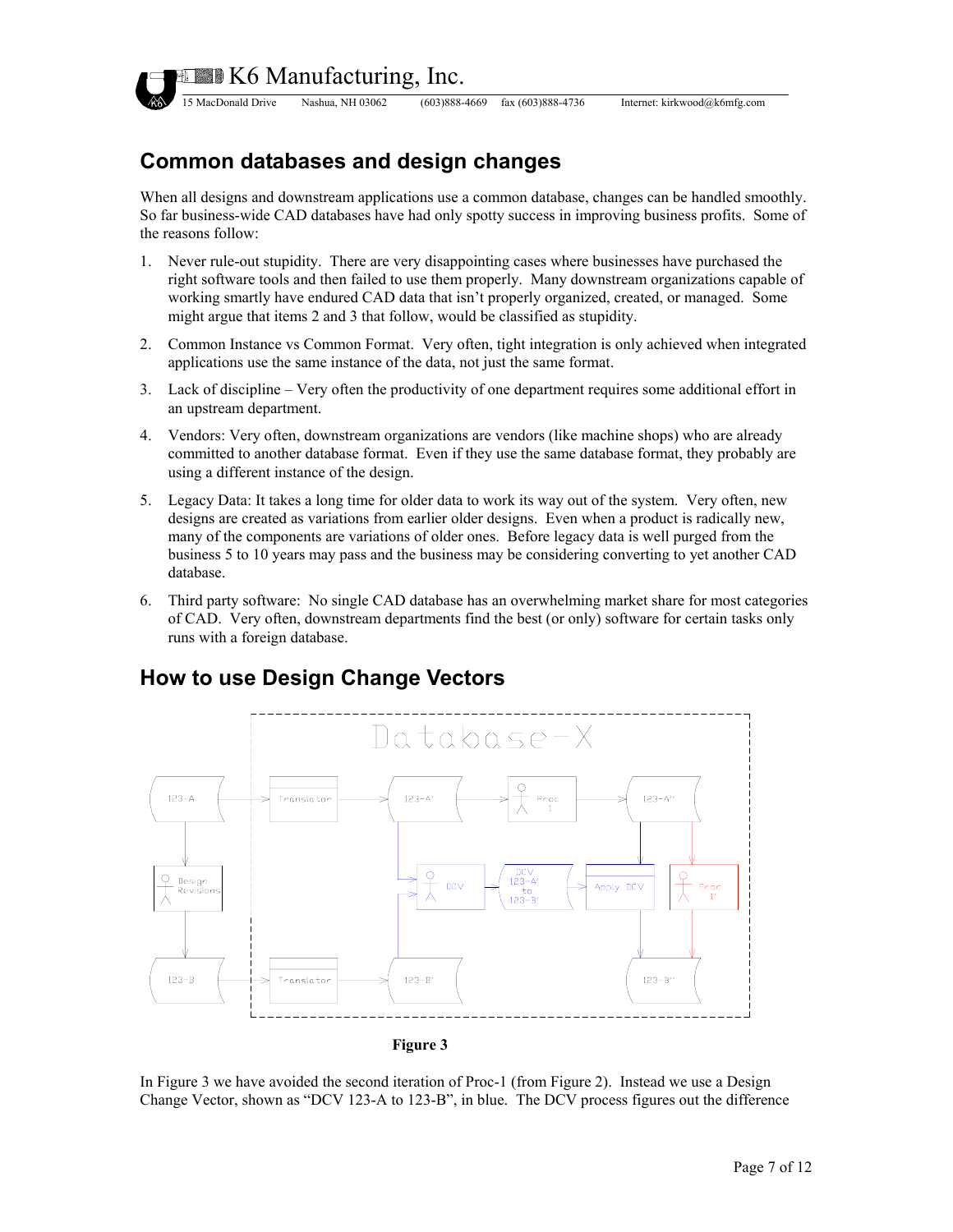

15 MacDonald Drive Nashua, NH 03062 (603)888-4669 fax (603)888-4736 Internet: kirkwood@k6mfg.com

between 123-A' and 123-B' saving it in the DCV file. We then apply the DCV to 123-A'' to create 123-  $B^{\prime\prime}$ .

The stick-man in the DCV process block reminds us that DCV does require some manual involvement. So did we just replace one manual process with another? No, and the reasons follow:

- DCV processing is highly automated and likely requires much less effort than repeating Proc-1 (figure 2).
- The flow chart here only shows eliminating the work for one downstream process. Generally there are multiple downstream processes. All downstream processes benefit from the one processing of the DCV.
- The DCV captures the difference between version A and B. Isn't that something that should be captured and communicated anyway?

One might observe that [Figure 3](#page-6-0) is the most complex flow diagram so far. That's only due to the notation. A notation more accomodating to DCV's follows:



### **Downstream Applications**

#### *A-Group*

NC Programming & Structural analysis tight-integrated with one ore more CAD databases.

These applications are widely available and in most cases offer excellent tight-integration to certain CAD systems. Maintaining tight-integration with one or more CAD database formats requires a substantial engineering effort and the support of the CAD database vendors. Support from database vendors can be fickle as they may favor one downstream application vendor over another.

#### *B-Group*

Non-integrated applications: like Mold flow analysis, Tool/Fixture design, Stereo Lithography, Tolerance Analysis, Computational Fluid Dynamics

These are applications that generally don't offer a tight-integrated solution but they're valuable enough to some users that they're worth the extra effort in dealing with limited integration. Tool/Fixture design is an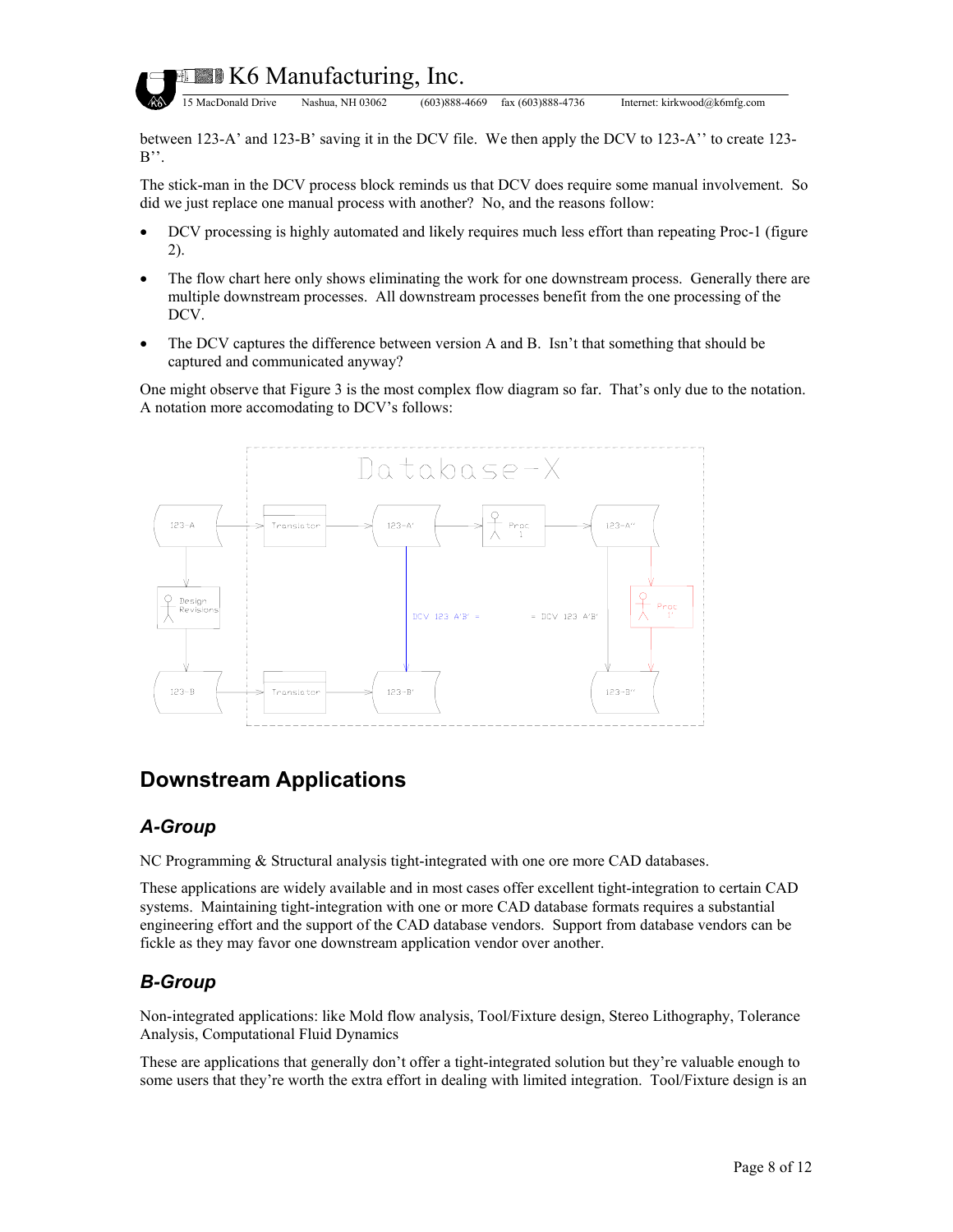

additional special case, it generally runs on a CAD system, though it may not be the CAD system where the product was designed.

With DCV, the B-Group applications can more easily offer tight-integration and substantially increase their value to users.

## *C-Group*

Struggling, customer-developed, or non-existent applications like: Process planning, Estimating, Inspection planning, Pressure vessel calculations, Solid Model Repairs, Featurizing.

These are applications that would offer good value if only they had a way to reach the entire CAD market with an integrated solution. Without an integrated solution, users often conclude that the application isn't worth the trouble. With DCV, this entire C-Group becomes viable.

## **Design Automation & Industrial Design**

Design Automation runs upstream from the CAD system. These are systems where a user just inputs some parameters and the design is generated automatically. Perhaps there are cases where design automation does 100% of the job. More likely the results of a design automation application are imported into a CAD system for detailing.

Industrial design applications might also run upstream from the CAD system.

## **Industry Impact**

 $\overline{a}$ 

Providers of downstream applications often have the dilemma of supporting multiple different CAD databases (AutoCAD, Unigraphics/Parasolids, PTC, CATIA, CV, etc). Their choices are as follows:

- Support one proprietary CAD database and settle for flat-file integration with all others. Since no one database represents even 40% of the market for most downstream applications<sup>[1](#page-8-0)</sup>. This leaves the product at a serious disadvantage for most of the market.
- Support multiple proprietary CAD databases. Besides the incremental work supporting each additional database, database independence often requires serious redesign.
- Support a standard database like STEP. There's very little business justification for such a decision since there are virtually no customers using STEP as their common CAD database.

The dashed rectangle around [Figure 3](#page-6-0) reminds us that everything within the rectangle resides on one database, call it Database-X. This database finds itself with a unique business advantage:

Downstream applications developed on Database-X can import files from other databases without the problems typically associated flat-file integration. So a developer of a downstream application has better access to greater market share if he develops for Database-X because it supports DCVs.

**Conclusion:** Once Database-X supports DCV capability, it will be able to attract more developers of downstream applications. Further, once downstream applications support such a database, there will be less reason to support other proprietary databases.

<span id="page-8-0"></span> $<sup>1</sup>$  Autocad may have a huge number of licenses but this writer is not aware of any downstream application</sup> type who's market share is largely based on Autocad.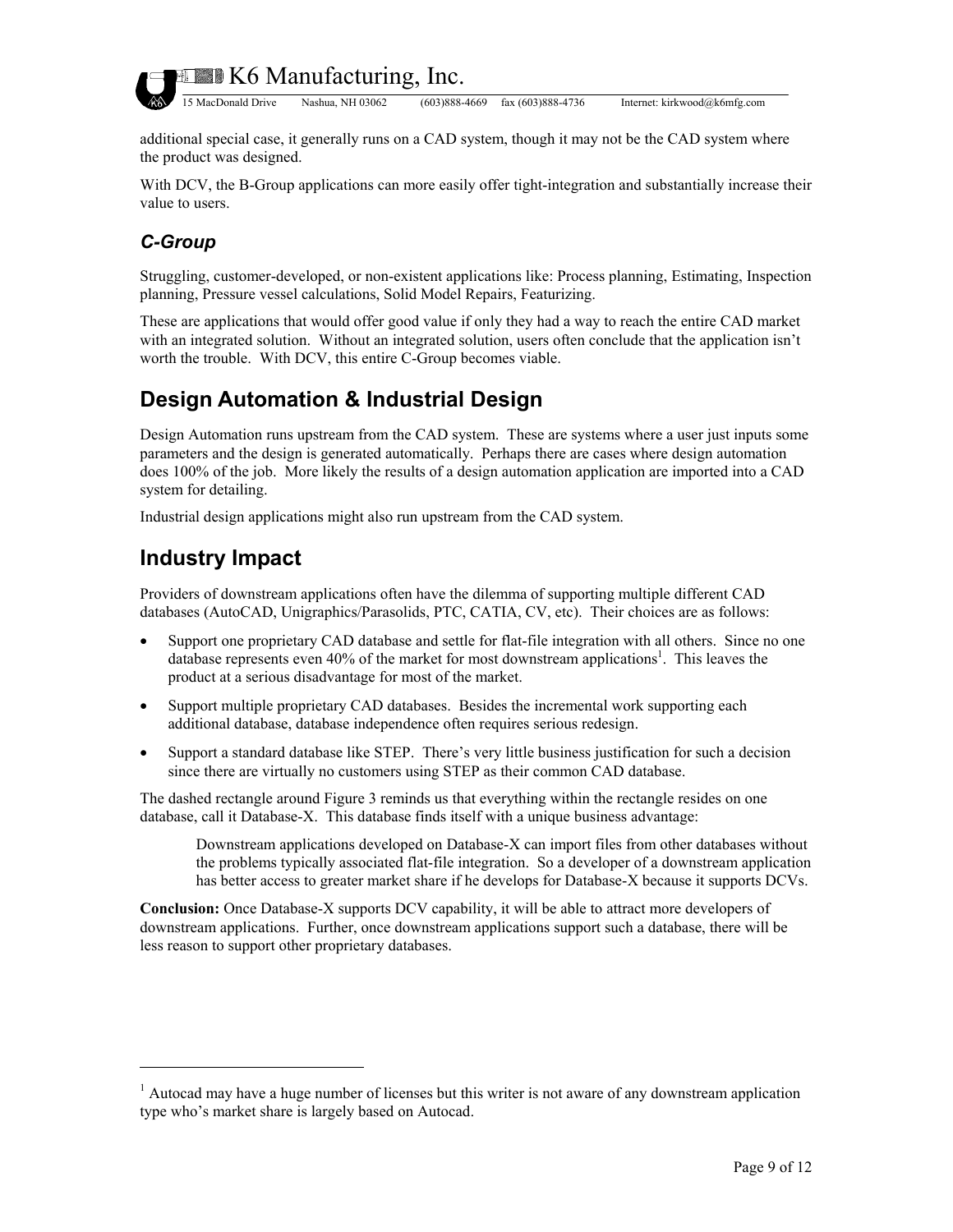

15 MacDonald Drive Nashua, NH 03062 (603)888-4669 fax (603)888-4736 Internet: kirkwood@k6mfg.com

## **The easy stuff**

DCVs help us with many lesser tasks (that is lesser vs. cross database integration). In fact, many of the items listed here are what one might first anticipate of a tool for managing design changes.

#### *Communicating/Verifying Design Changes*

In its most elementary form, a DCV is just a description of changes applied to each geometric entity, but it to b etter communicate design changes is amplified by the following trends: is structured to reflect designer's intentions and allow added annotation information. The industry's need

- The ease of making changes to a CAD design (versus paper/mylar/vellum) means we get more design changes than ever before, thus we have a greater need to communicate what changed and how.
- The trend toward dimensionless CAD models makes it tougher to communicate those same changes. 0.874  $\varnothing$  ± 0.005 to 0.8743  $\varnothing$  ± 0.0002 in sector A-5). Dimensionless designs have no such handles. Before CAD, the dimensions on a drawing where the "handles" used to describe changes (ie. changed

Sometimes CAD systems make changes too easy. So easy, in fact, that we risk accidentally committing unintended changes. Another risk is the possibility of making tentative changes, then forgetting about them. In creating and annotating a DCV, the designer has an excellent chance of finding such errors. Further, with DCVs available to reviewers our confidence in a design/change improves further.

#### *Teamwork*

Preceding discussions of DCVs assumed that only one designer was making changes at one time. Up to now, we have assumed the work done by the other professional was adding non-design information. Well actually, it doesn't matter. Two designers can both be making changes to the same part/file at the same time, add the 2 vectors together and you have a merged design.



123-A2. The gray vectors in the lower left and upper right only help us to visualize the merge. A DCV would only be useful there for verification purposes. As with text merging (a well established technology), there is the possibility of a collision, and those cases would have to be reconciled manually. We accomplish the merge by adding DCV Part 123 A-A1 to part

Some high-end CAD Systems/Databases might argue "we can do that". Well perhaps, but it requires careful planning up front to assure proper granularity of various parts in a design. Merging via DCV's is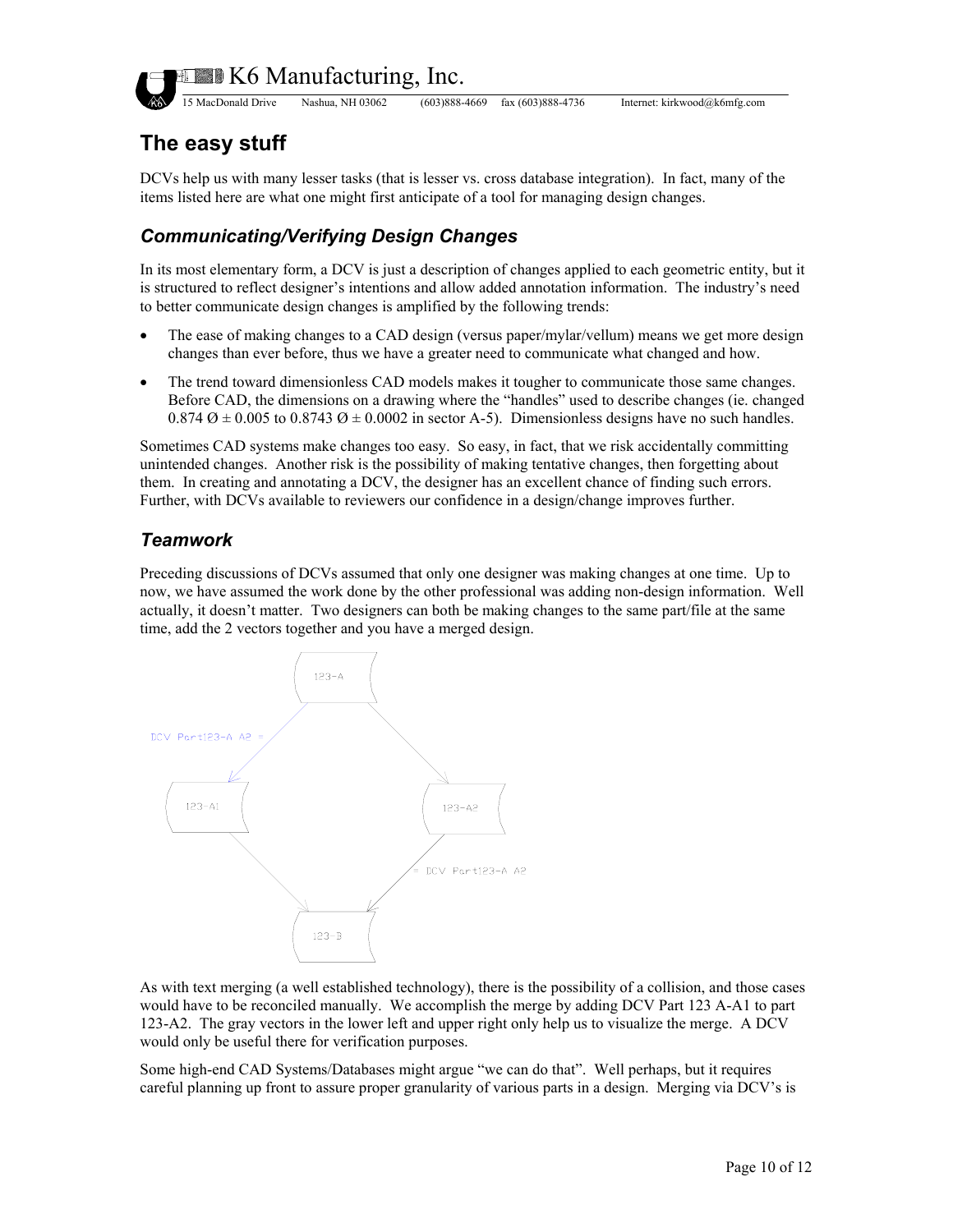

**EDITION K6 Manufacturing, Inc.** 

15 MacDonald Drive Nashua, NH 03062 (603)888-4669 fax (603)888-4736 Internet: kirkwood@k6mfg.com

much more forgiving, the only planning necessary is a brief conversation between designers just before making their changes to minimize the risk of any change collisions.

#### Security/efficiency

Quite often a DCV is much smaller (in bytes) than the part itself. This smaller size serves us in many

- ways:<br>• By saving the DCVs for incremental versions rather than the whole file, we save substantial disk space and/or do incremental archiving more often.
- Transmitting a DCV over a wide area network is faster and less expensive than transmitting a complete part file.
- A DCV is comparatively meaningless without one of the parts it references, so moving it over an unsecured network is less of a risk.

### **What about entity handles**

Entity handles (also know as Object Identifiers) solve the same integration problems as DCV. DCV (under an earlier name) was originally written to transfer entity handles after flat-file integration. In fact that's what it still does. The Design Change Vector is just a different paradigm to explain what's happening.

### **It can't be done**

If you're saying it can't be done that's actually good news. It means you do understand the scope and magnitude of this writer's claims. Suffice it to say here that it's already been done.

### **Conclusion**

In the near term DCVs allow us to connect the proverbial "Islands of Automation", one island at a time, rather than putting everything on hold while we develop a master plan.

perhaps enough that migration to a single database becomes possible. Further, CAD databases supporting DCV technology will have a substantial advantage in the race to become the standard CAD database for In the longer term DCV technology alters industry dynamics that up to now have left us with a large number of incompatible CAD data formats. DCV technology reduces the barrier between databases, the future.

Hopefully the database we migrate to will be a standard one like STEP rather than a proprietary one.

### **Appendix A - Are changes that important?**

famous engineering failures: Perhaps you're not convinced that design changes the major element of design costs. Consider these

Kansas City Hyatt, 1980 – An erroneous design change caused a walkway to collapse. The original design was sound.

Challenger Space Shuttle – The primary cause was bad decision to launch, but from a design perspective the fatal design flaw in the booster was known well before the launch. A design correction was in process, it just wasn't finished yet.

Three Mile Island – Another similar reactor experienced a similar problem before the problem at Three Mile Island. The necessary changes hadn't been made.